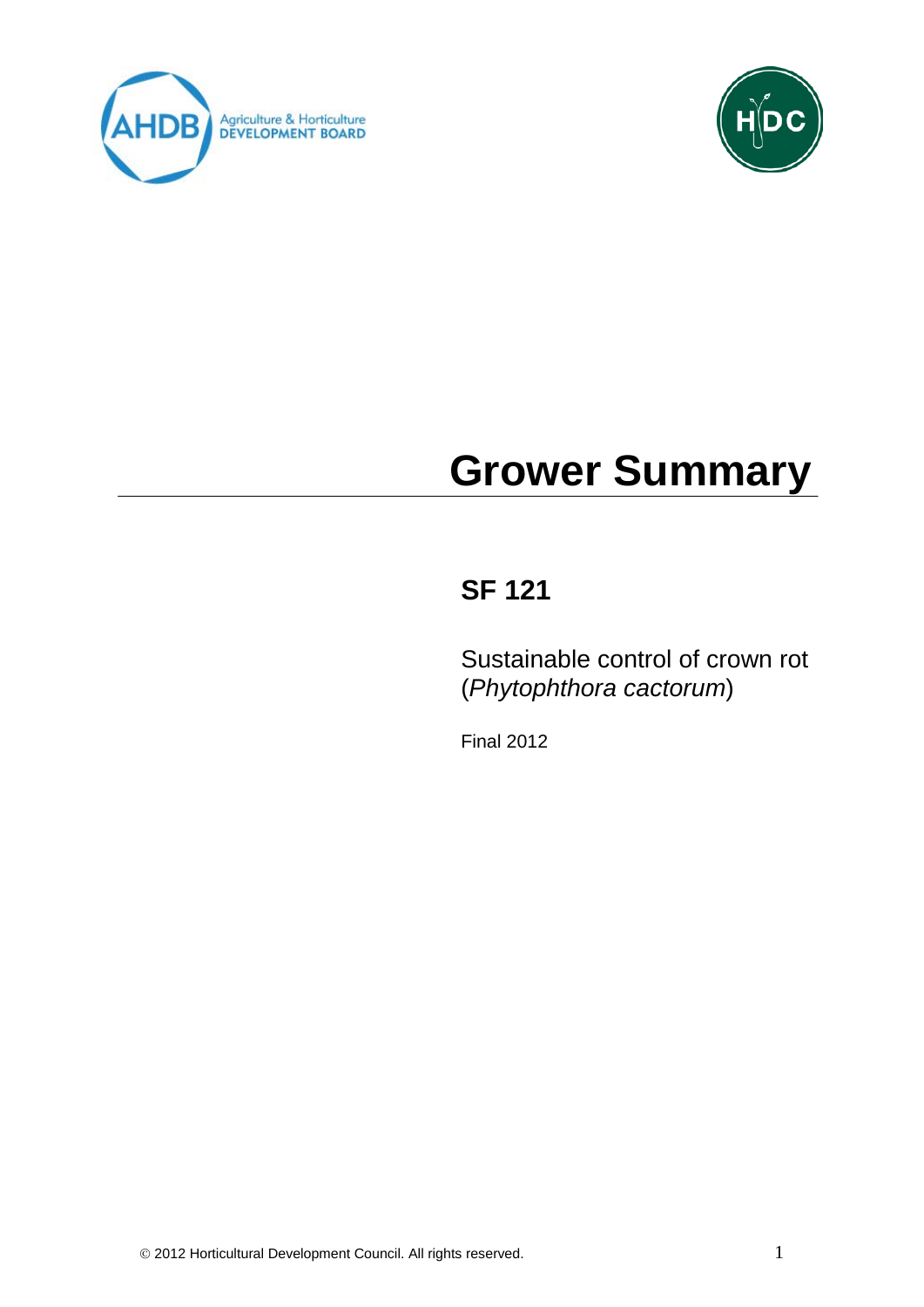# **Disclaimer**

*AHDB, operating through its HDC division seeks to ensure that the information contained within this document is accurate at the time of printing. No warranty is given in respect thereof and, to the maximum extent permitted by law the Agriculture and Horticulture Development Board accepts no liability for loss, damage or injury howsoever caused (including that caused by negligence) or suffered directly or indirectly in relation to information and opinions contained in or omitted from this document.* 

*No part of this publication may be reproduced in any material form (including by photocopy or storage in any medium by electronic means) or any copy or adaptation stored, published or distributed (by physical, electronic or other means) without the prior permission in writing of the Agriculture and Horticulture Development Board, other than by reproduction in an unmodified form for the sole purpose of use as an information resource when the Agriculture and Horticulture Development Board or HDC is clearly acknowledged as the source, or in accordance with the provisions of the Copyright, Designs and Patents Act 1988. All rights reserved.* 

*AHDB (logo) is a registered trademark of the Agriculture and Horticulture Development Board. HDC is a registered trademark of the Agriculture and Horticulture Development Board, for use by its HDC division. All other trademarks, logos and brand names contained in this publication are the trademarks of their respective holders. No rights are granted without the prior written permission of the relevant owners.*

The results and conclusions in this report may be based on an investigation conducted over one year. Therefore, care must be taken with the interpretation of the results.

#### **Use of pesticides**

Only officially approved pesticides may be used in the UK. Approvals are normally granted only in relation to individual products and for specified uses. It is an offence to use nonapproved products or to use approved products in a manner that does not comply with the statutory conditions of use, except where the crop or situation is the subject of an off-label extension of use.

Before using all pesticides check the approval status and conditions of use.

Read the label before use: use pesticides safely.

## **Further information**

If you would like a copy of the full report, please email the HDC office (hdc@hdc.ahdb.org.uk), quoting your HDC number, alternatively contact the HDC at the address below.

HDC Stoneleigh Park Kenilworth **Warwickshire** CV8 2TL

Tel – 0247 669 2051

HDC is a division of the Agriculture and Horticulture Development Board.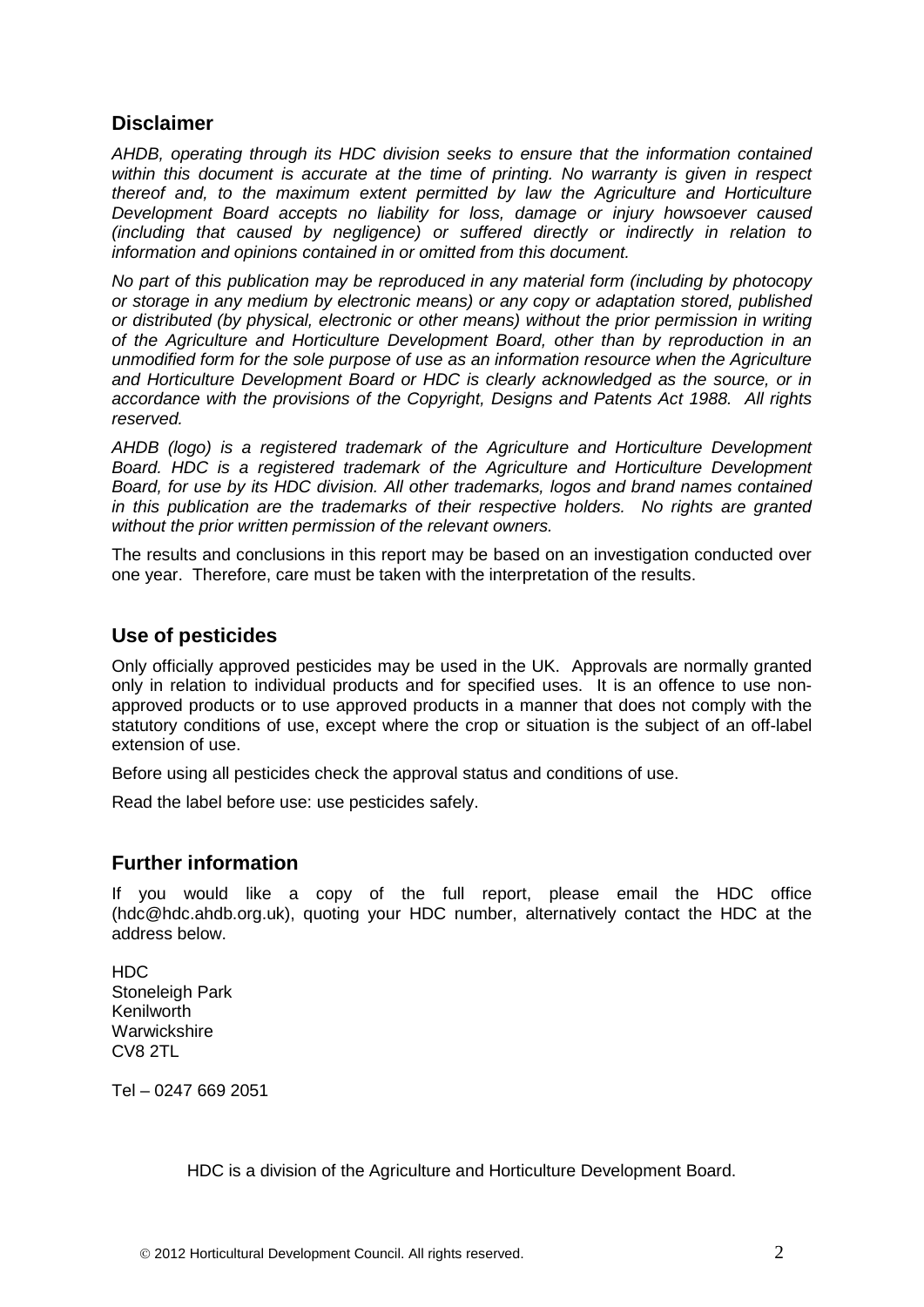| <b>Project Number:</b>          | <b>SF 121</b>                                            |  |  |
|---------------------------------|----------------------------------------------------------|--|--|
| <b>Project Title:</b>           | Sustainable control of crown rot (Phytophthora cactorum) |  |  |
| <b>Project Leader:</b>          | Dr Angela Berrie                                         |  |  |
| <b>Contractor:</b>              | <b>East Maliing Research</b>                             |  |  |
| <b>Industry Representative:</b> | <b>Harriet Duncalfe</b>                                  |  |  |
| <b>Report:</b>                  | Final Report 2012                                        |  |  |
| <b>Publication Date:</b>        | 25/09/2012                                               |  |  |
| Previous report/(s):            | None                                                     |  |  |
| <b>Start Date:</b>              | 01 April 2011                                            |  |  |
| <b>End Date:</b>                | 31 August 2012                                           |  |  |
| <b>Project Cost:</b>            | £17,652                                                  |  |  |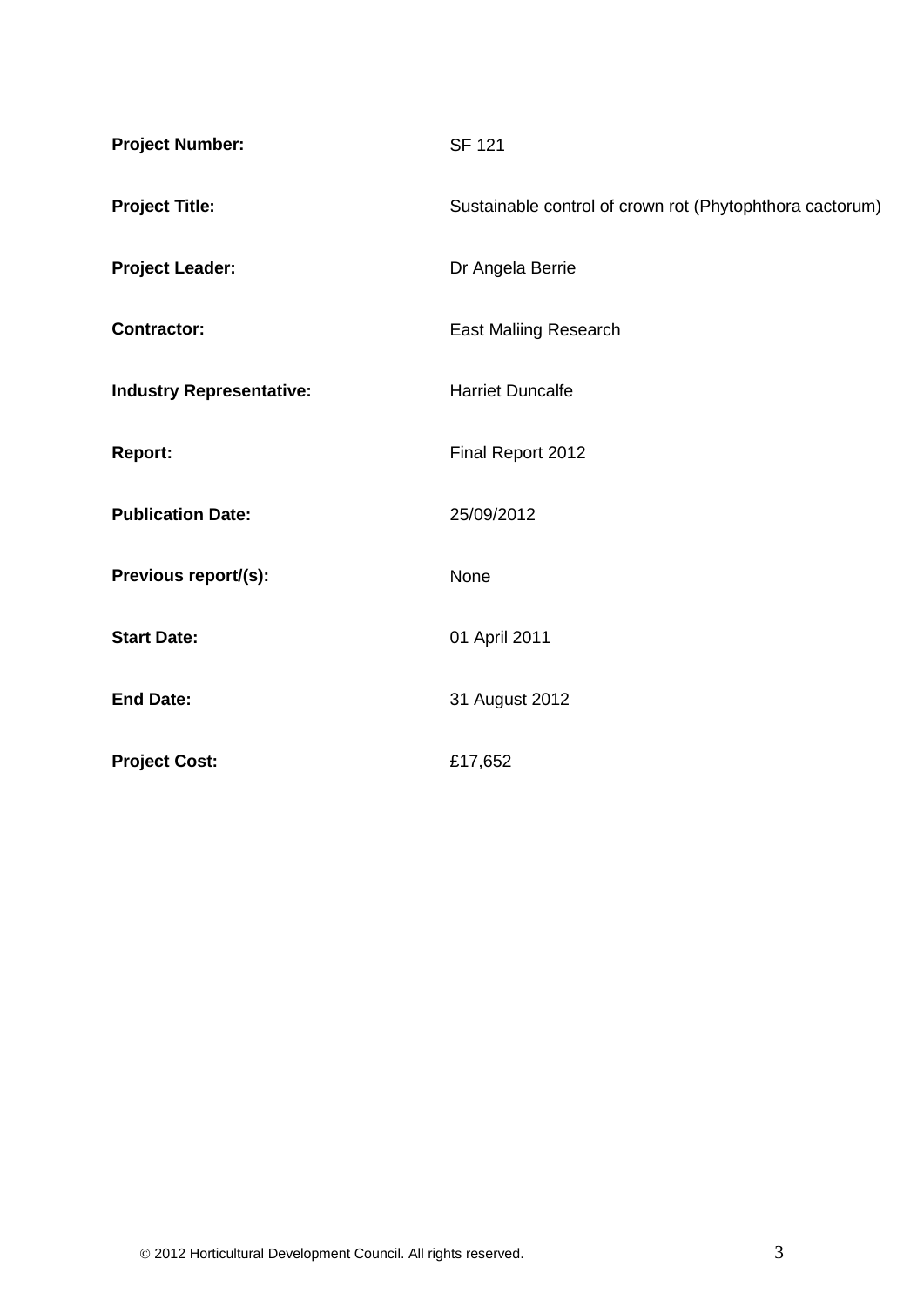# **Headline**

Ranman, Fenomenal, Paraat, SL567A and a coded product (HDC F105) reduced crown rot incidence in strawberry cv. Malling Pearl when applied as a single drench or spray soon after planting.

#### **Background and expected deliverables**

Crown rot caused by the fungus *Phytophthora cactorum* is an important disease of strawberries causing significant losses in both fruit and plant production and propagation, especially in crops grown under protection. Complete crop loss in fruit production can occur under favourable warm, wet conditions in susceptible cultivars. Similarly, the presence of crown rot in propagation stocks can result in rejection of the whole stock. The fungus *P. cactorum* has a world-wide distribution and a wide host range and also causes leather rot on strawberry. A recent report (2004) indicates that isolates can be separated genetically into two groups: isolates that cause crown rot are specific to strawberry crown rot, while isolates of *P. cactorum* from other hosts and from leather rot do not cause crown rot. The fungus produces several spore types – asexual spores (sporangia) that are mainly involved in infecting plants and initiating new epidemics, asexual resting spores (chlamydospores) that are thick walled and can survive adverse conditions, and sexual spores (oospores) that are also thick walled and capable of surviving adverse conditions. The resting spores can remain in soil and plant debris for many years. The fungus is favoured by warm wet conditions (optimum temperature 25°C for infection and development). A warm period with prolonged wet conditions is essential for infection. High temperatures and water stress appear to enhance disease development and / or symptom expression.

The disease is introduced into new crops by planting into infected soil or into areas contaminated by infected debris or water, or by planting infected planting material. Inoculum dispersal and disease spread within plantations is by water splash. Cultivars vary in susceptibility to crown rot. 'Tamella', 'Pearl', 'Opal' and ''Elsanta' are very susceptible. 'Hapil' and 'Cambridge Favourite' are much less susceptible. Most of the problems with the disease are associated with the very susceptible cultivars which are also those most favoured by the market.

Control of crown rot in fruit production is based on soil sterilisation, which only gives partial control, use of disease-free planting material and use of protective fungicide treatments. Many of the current problems with crown rot in fruit production are associated with planting symptomless-infected plants especially of very susceptible cultivars. The disease manifests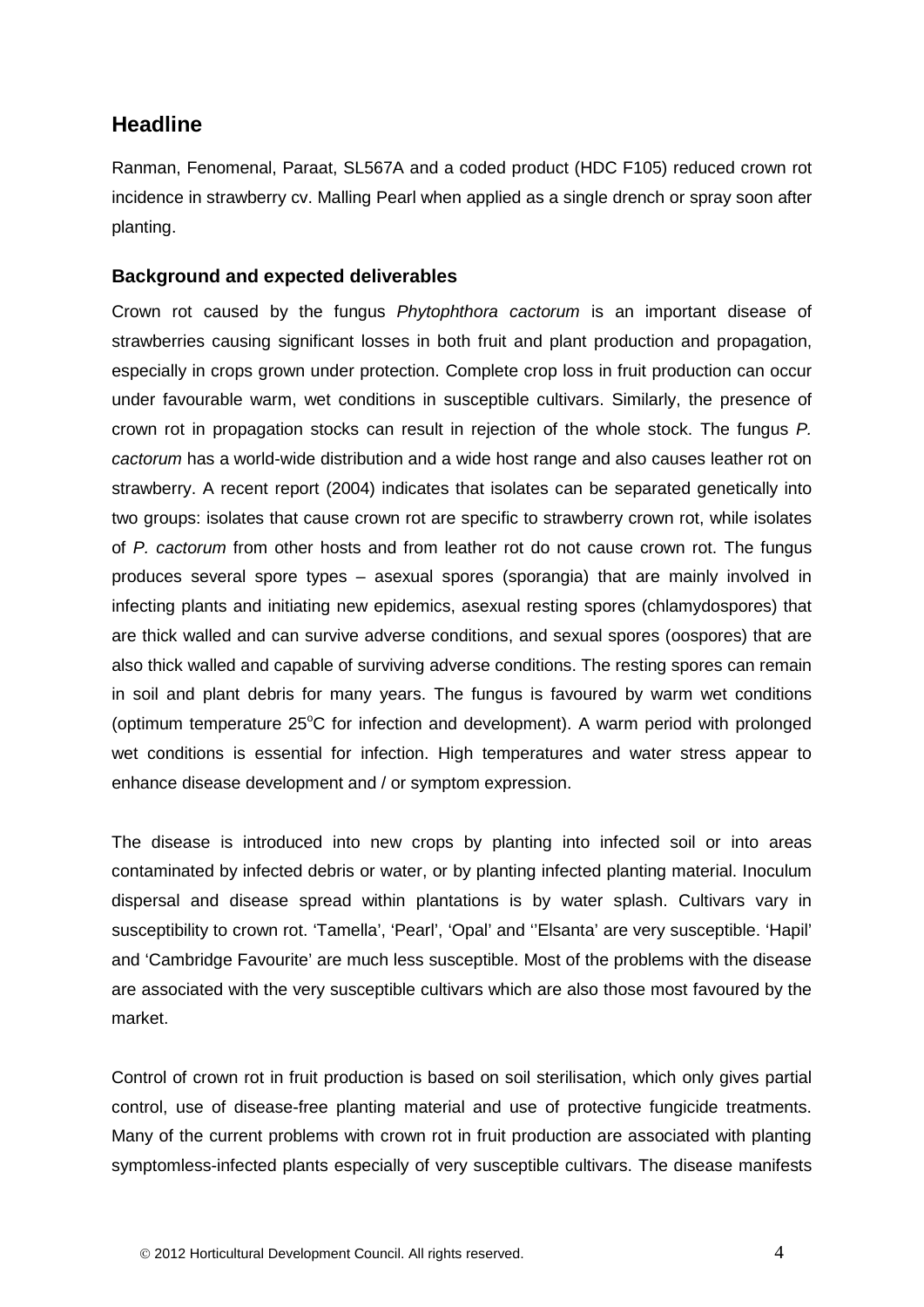itself at a later stage of fruit production, generally as fruit production commences.

The production of healthy planting material is crucial to the control of the disease in fruiting beds. The epidemiology of the disease in plant propagation is not clear and requires basic research to understand the nature of the symptomless infection of propagation material by *P. cactorum*. The production of crown rot-free planting material must be a long term objective of any control strategy for crown rot.

In the short term, there is a need to identify new chemicals for control of crown rot in fruit production. Currently only Aliette (fosetyl-Al) and Paraat (dimethomorph) can be used in fruit production and the industry is very dependent on the availability of these fungicides for strawberry. It is important to identify alternative fungicides effective against crown rot as repeated use of a limited number of effective products can result in reduced efficacy because of the development of fungicide resistance. Previously *P. cactorum* has developed resistance to certain fungicide groups including metalaxyl (Ridomil) that has resulted in reduced efficacy.

Many new fungicides are developed for control of potato blight (*Phytophthora infestans*) and these may also be suitable for use on strawberry to control crown rot as the fungus responsible – *Phytophthora cactorum* is closely related to the potato blight oomycete. In addition there are alternative chemicals such as Chitoplant (crushed crab shells) or Quillaia (soap bark extract) that have shown efficacy against *Phytophthora* diseases of other crops or downy mildew on grapevines (a fungus closely related to *Phytophthora*) that may also be worth evaluating. Phosphonic acid and potassium phosphite are SAR (systemic acquired resistance) compounds and known to be indirectly active against *Phytophthora* diseases. These compounds used alone may not be effective enough for disease control but if used in conjunction with conventional fungicides may improve efficacy.

Some biocontrol agents – *Trichoderma* sp or *Clonostachys* sp have shown activity in trials against *Phytophthora* species, and are available as commercial products and should be included.

Cultural methods of disease control are an important part of any integrated control programme. Important cultural methods of control include avoiding very susceptible cultivars, disease-free planting material, adequate soil drainage, growing on raised beds, straw mulching to minimise splash and good hygiene particularly in glasshouse production.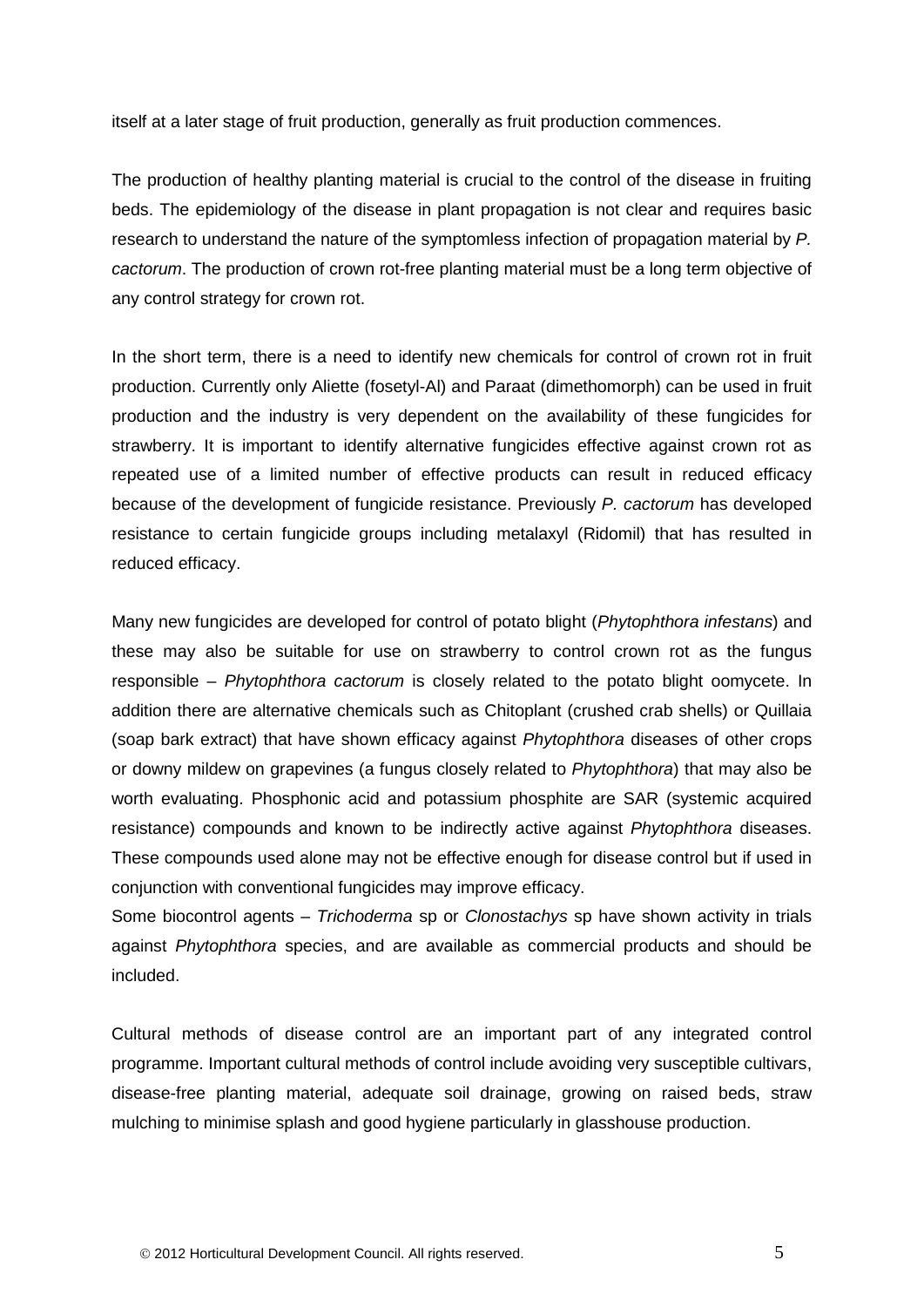In Project SF 99 the fungicides Amistar (azoxystrobin), Revus (mandipropamid), Ranman (cyazofamid), Fenomenal (fosetyl-Al + fenamidone), Electris (zoxamide + mancozeb), Option (cymoxanil), CERF303 (experimental); alternative chemicals such as Chitoplant (chitosan) and biocontrol agents Serenade (*Bacillus subtilis*) and Prestop (*Gliocladium catenulatum*) were evaluated for control of crown rot on strawberry cv. Malling Pearl. Aliette (fosetyl-Al) and Paraat (dimethomorph) were included as standards and untreated controls. Revus, Ranman and Fenomenal, applied as one spray or drench significantly reduced the incidence of crown rot compared to the untreated control and were as effective as the standards Aliette and Paraat. Of the two biocontrol agents evaluated, plants treated with Prestop had less crown rot than those treated with Serenade and just failed to reach significance. All other fungicides and chemicals evaluated were ineffective.

The overall objective of this project (SF121) was to develop an integrated sustainable approach for control of strawberry crown rot based on cultural, fungicides, alternative chemicals and biocontrol agents. The main objective in this project was to further evaluate the products identified in SF99 as effective.

#### **Summary of the project and main conclusions**

Two strawberry cultivars were used for the trial - module-raised strawberry plants cv. Malling Pearl and cold-stored runners of cv. Sonata. Both cultivars were known to be susceptible to crown rot. These were planted into peat bags, ten plants per bag and four bags per plot in a polytunnel in late May. The treatments (set out in Table 1) were applied as indicated soon after planting once new leaf growth was visible. A second treatment of the biocontrol agent Pre-stop was applied two weeks later. Two untreated controls were also included. Treatments 2-8 received the initial treatments only. Treatments 9-13 received a foliar spray of a coded product HDC F105 4-6 weeks later. In addition HDC F105 was applied at two spray volumes of 1000 L/ha or 400 L/ha to assess the effect of spray volume on efficacy. After the initial treatments had been applied potted plants of cv. Malling Pearl or Sonata

inoculated with *Phytophthora cactorum* were introduced into each peat bag and overhead irrigation applied at set intervals to provide conditions conducive to disease development and spread.

The trial was assessed weekly for any symptoms of crown rot. By 5 July most of the inoculated plants of cv. Malling Pearl had collapsed with typical symptoms of crown rot and some similar symptoms were appearing in the trial plants. In contrast almost none of the inoculated plants of cv, Sonata had developed symptoms by the end of July and these plants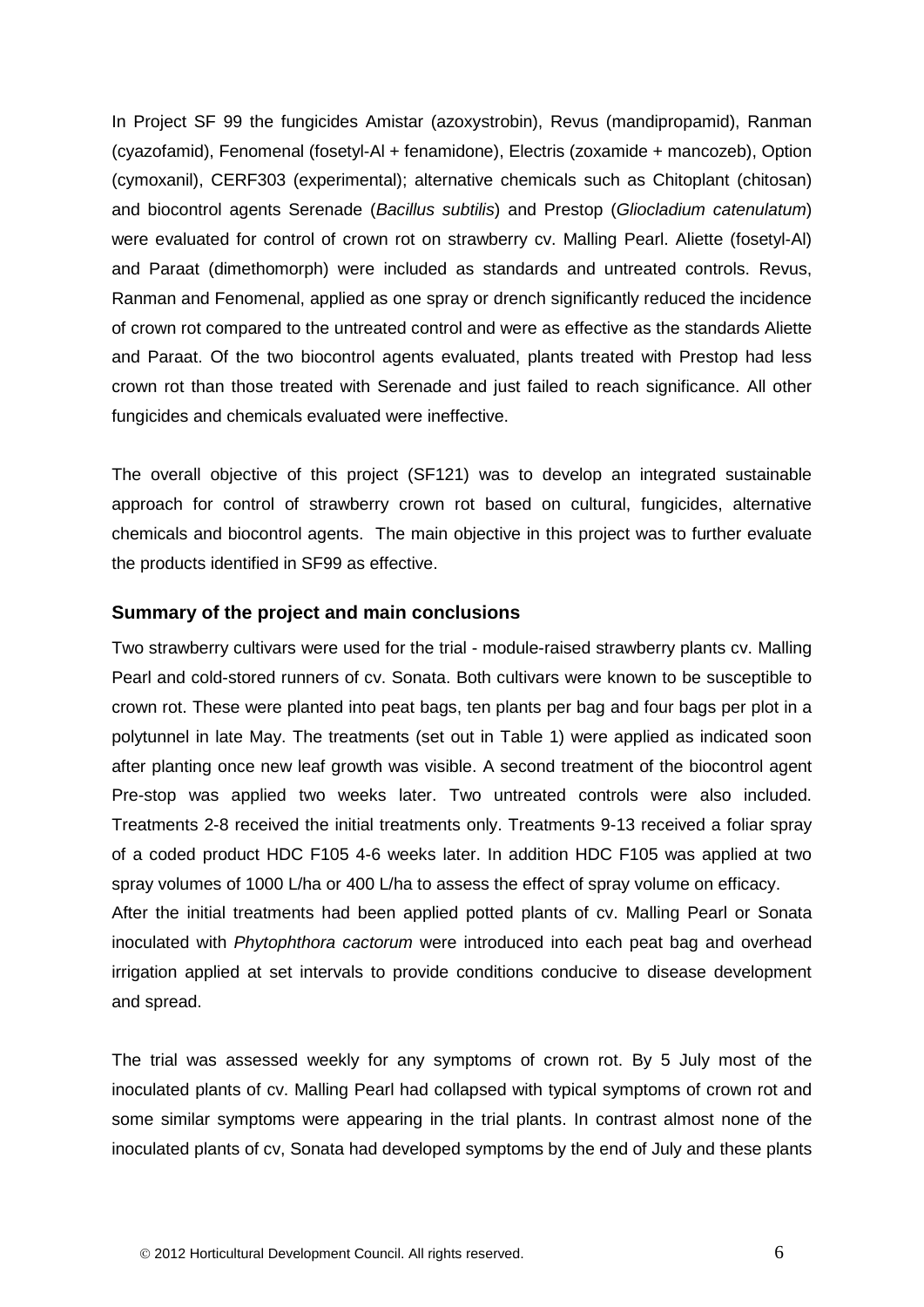were reinoculated in August. The trial was assessed for crown rot on 23 August, 27 October with a final assessment the following spring on 4 April.

Despite the second introduction of crown rot inoculum, the incidence of plants with crown rot symptoms in the Sonata plants remained very low throughout the trial and was not related to treatment. After the final assessment in April the crowns of some plants were checked for crown rot by slicing the crown longitudinally. The crowns of all wilted plants examined showed internal necrosis typical of that caused by *Phytophthora cactorum.*

The percentage cv. Malling Pearl plants infected with crown rot in August, October and April are shown in Figure 1a. The main conclusions were:

- Ranman, Fenomenal and Paraat applied as a single drench reduced the incidence of crown rot compared to the untreated control although differences were not significant.
- SL567A applied as a single drench significantly reduced the incidence of crown rot compared to the untreated control and was still effective 9 months after treatment.
- HDC F105 at 10L/ha applied as one spray at 1000 L/ha soon after planting was also effective in reducing the incidence of crown rot. However, application at 400 l/ha appeared to be much less effective.
- Single drenches of Fenomenal, Paraat, SL567A or a single spray of HDC F105 applied soon after planting with a spray of HDC F105 one month later significantly reduced crown rot compared to the untreated control.
- The biocontrol agent Prestop applied as two drenches soon after planting did not reduce crown rot but the addition of a spray of HDC F105 one month later resulted in a significant reduction of crown rot.
- Another coded product HDC F12 (0.5 ml/L) applied as two sprays at one month intervals significantly reduced the incidence of crown rot and was more effective than the same chemical applied at the higher dose of 1.0 ml/L.
- No phytotoxicity was observed on any of the treatments.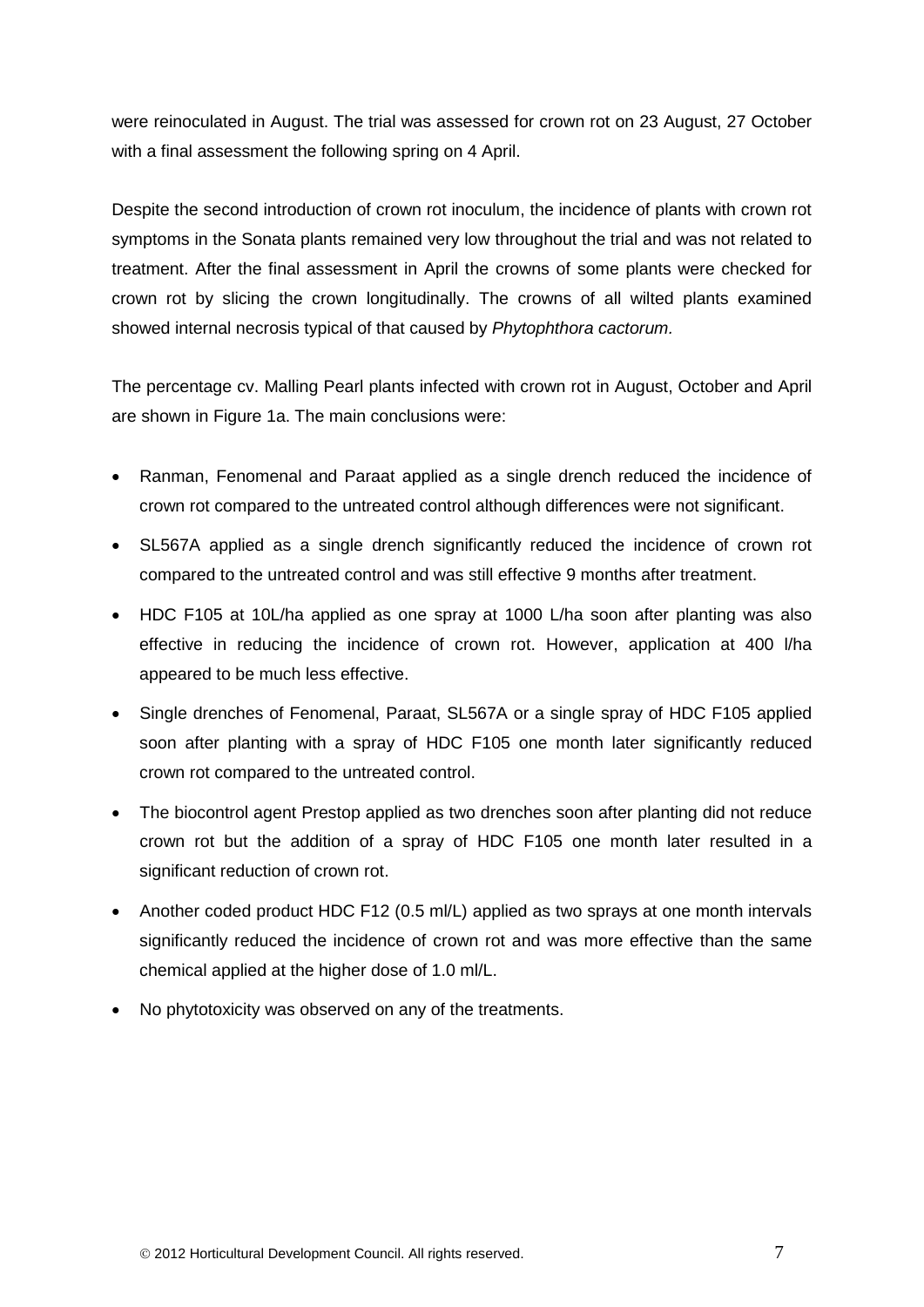| <b>Treatment</b><br>number | <b>Treatment</b> | <b>Active</b><br>ingredient  | <b>Product</b><br>rate/litre | <b>First treatment</b>                                         | <b>Second</b><br>treatment                                  |
|----------------------------|------------------|------------------------------|------------------------------|----------------------------------------------------------------|-------------------------------------------------------------|
| $\mathbf 1$                | Untreated        |                              |                              |                                                                |                                                             |
| $\overline{2}$             | Ranman           | cyazofamid                   | $0.1$ ml                     | Drench soon after<br>planting                                  | Nil                                                         |
| 3                          | Fenomenal        | fosetyl-Al $+$<br>fenamidone | $0.75$ g                     | Drench soon after<br>planting                                  | Nil                                                         |
| 4                          | <b>SL567A</b>    | metalaxyl-M                  | $1.3$ ml                     | Drench soon after<br>planting                                  | Nil                                                         |
| 5                          | Paraat           | dimethomorph                 | 1 <sub>g</sub>               | Drench soon after<br>planting                                  | Nil                                                         |
| 6                          | Prestop          | Gliocladium<br>catenulatum   | 5 <sub>g</sub>               | Drench soon after<br>planting and<br>repeated 2 weeks<br>later | Nil                                                         |
| $\overline{7}$             | <b>HDC F105</b>  | Experimental<br>(44% ai)     | $10 \mathrm{m}$              | Foliar spray to<br>new growth at<br>1000 L/ha                  | Nil                                                         |
| 8                          | <b>HDC F105</b>  | Experimental<br>(44% ai)     | $10 \mathrm{m}$              | Foliar spray to<br>new growth at 400<br>L/ha                   | Nil                                                         |
| 9                          | Ranman           | cyazofamid                   | $0.1$ ml                     | Drench soon after<br>planting                                  | Foliar spray<br>HDC F105 4-6<br>weeks later at<br>1000 L/ha |
| 10                         | Fenomenal        | fosetyl-Al $+$<br>fenamidone | $0.75$ g                     | Drench soon after<br>planting                                  | Foliar spray<br>HDC F105 4-6<br>weeks later at<br>1000 L/ha |
| 11                         | <b>SL567A</b>    | metalaxyl-M                  | $1.3$ ml                     | Drench soon after<br>planting                                  | Foliar spray<br>HDC F105 4-6<br>weeks later at<br>1000 L/ha |
| 12                         | Paraat           | dimethomorph                 | 1 <sub>g</sub>               | Drench soon after<br>planting                                  | Foliar spray<br>HDC F105 4-6<br>weeks later at<br>1000 L/ha |
| 13                         | Prestop          | Gliocladium<br>catenulatum   | 5 <sub>g</sub>               | Drench soon after<br>planting and<br>repeated 2 weeks<br>later | Foliar spray<br>HDC F105 4-6<br>weeks later at<br>1000 L/ha |
| 14                         | <b>HDC F105</b>  | Experimental<br>(44% ai)     | $10 \mathrm{m}$              | Foliar spray to<br>new growth at<br>1000 L/ha                  | Foliar spray<br>HDC F105 4-6<br>weeks later at<br>1000 L/ha |
| 15                         | HDC F12          | Experimental<br>(10% ai)     | $0.5$ ml                     | Foliar spray to<br>new growth at<br>1000 L/ha                  | Second foliar<br>spray 4-6<br>weeks later                   |
| 16                         | HDC F12          | Experimental<br>(10% ai)     | 1.0 <sub>m</sub>             | Foliar spray to<br>new growth at<br>1000 L/ha                  | Second foliar<br>spray 4-6<br>weeks later                   |

**Table 1.** Fungicides, chemicals and biocontrol treatments evaluated for control of crown rot in 2011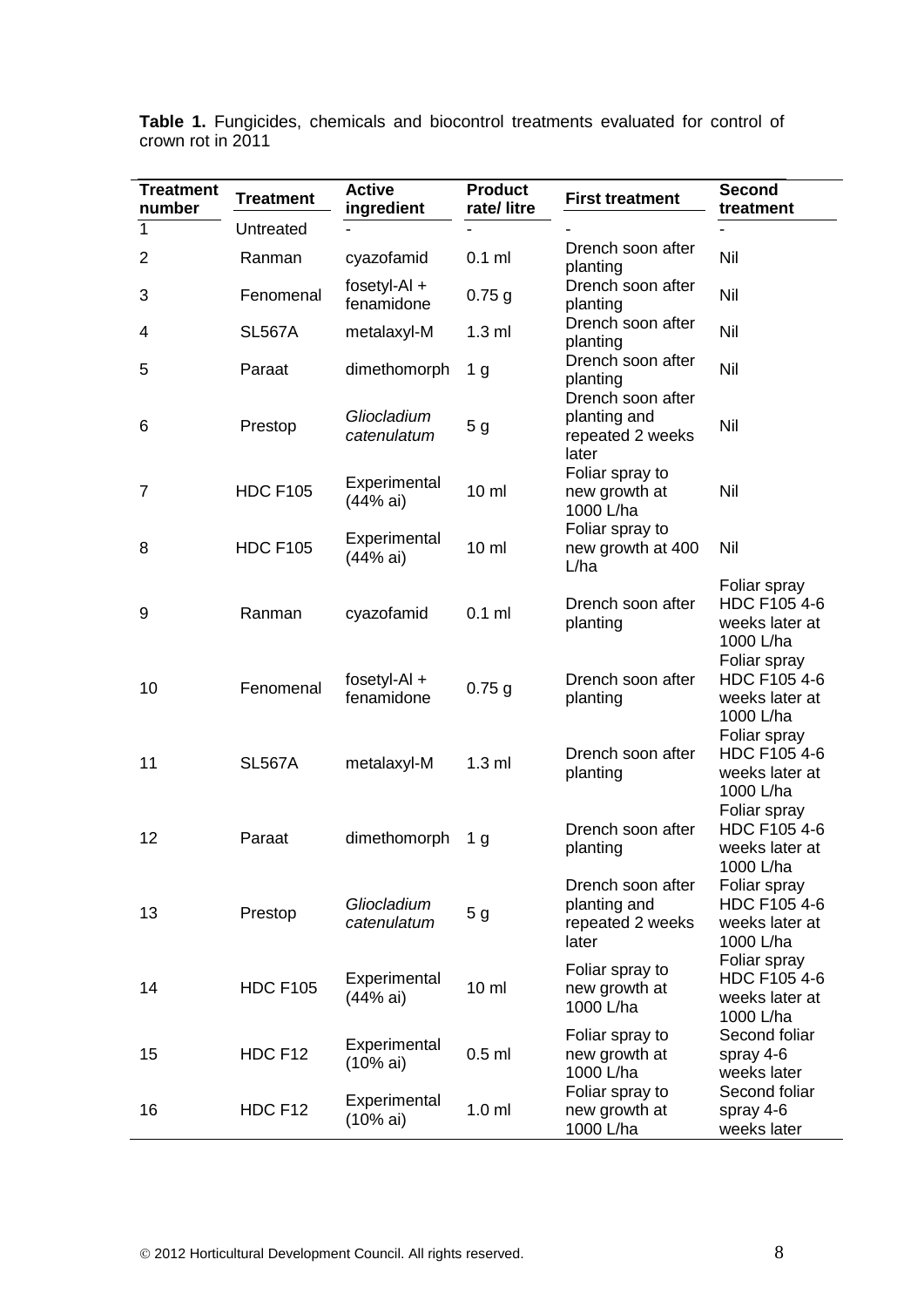

Figure 1a. Mean per cent strawberry plants cv. Malling Pearl infected with crown rot following treatment with various fungicides, alternative chemicals and biocontrol agents assessed in August, October 2011 and April 201